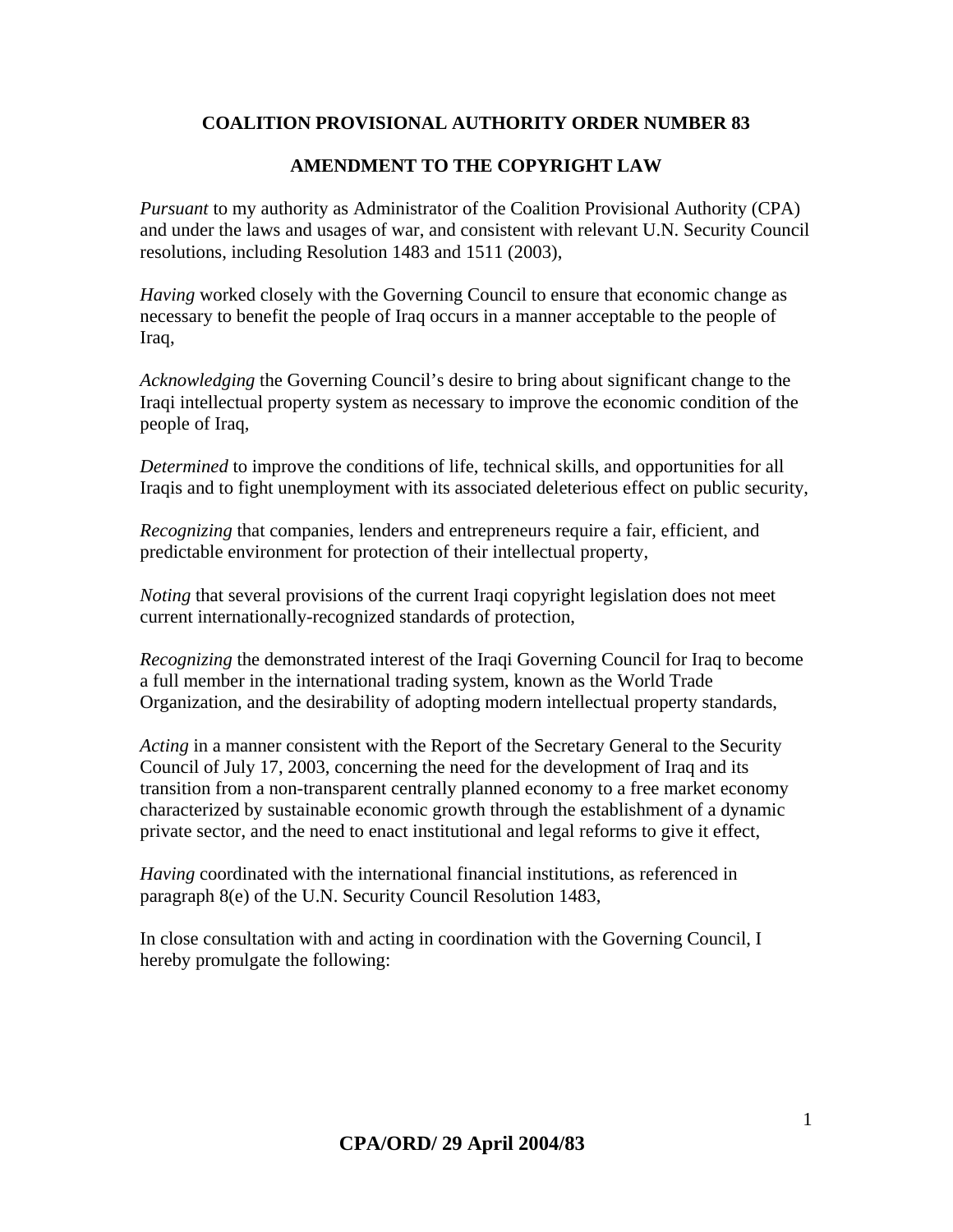### **Section 1 Purpose**

The purpose of this Order is to amend Copyright Law No. 3 of 1971 to ensure that Iraqi copyright law meets current internationally-recognized standards of protection, and to incorporate the modern standards of the World Trade Organization into Iraqi law.

### **Section 2 Amendments to Copyright Law**

1) Article 1 of the Copyright Law No. 3 of 1971 ("the Law") is amended to read as follows:

"1. This law protects the authors of original literary, artistic and scientific works, whatever their type, method of expression, importance and purpose.

2. The person in whose name the work is published, whether by mentioning his name on the work or by any other means, shall be considered the author, unless there is evidence to the contrary. This provision shall apply to pseudonyms, provided there is not the least doubt as to the identify of the author."

- 2) Article 2 is amended to read as follows: "The protection shall include the works whose method of expression is in writing, sound, drawing, painting or movement, and in particular the following:
	- 1. Written works of all types

2. Computer programs, whether in source or object code, which shall be protected as literary works

3. Works conveyed verbally such as lectures, lessons, speeches, sermons and the like

4. Works entered under the arts of drawing and painting with lines and colors, engraving, sculpture and architecture

5. Dramatic works and musical plays

6. Works performed by artistic movements or steps and are materially prepared for production

- 7. Musical works, whether accompanied by words or not
- 8. Photographic and cinematographic works
- 9. Works prepared for radio and television
- 10. Charts, drawings and scientific three-dimensional figures
- 11. Public recitals of the Holy Koran
- 12. Sound recordings
- 13. Compilations of data"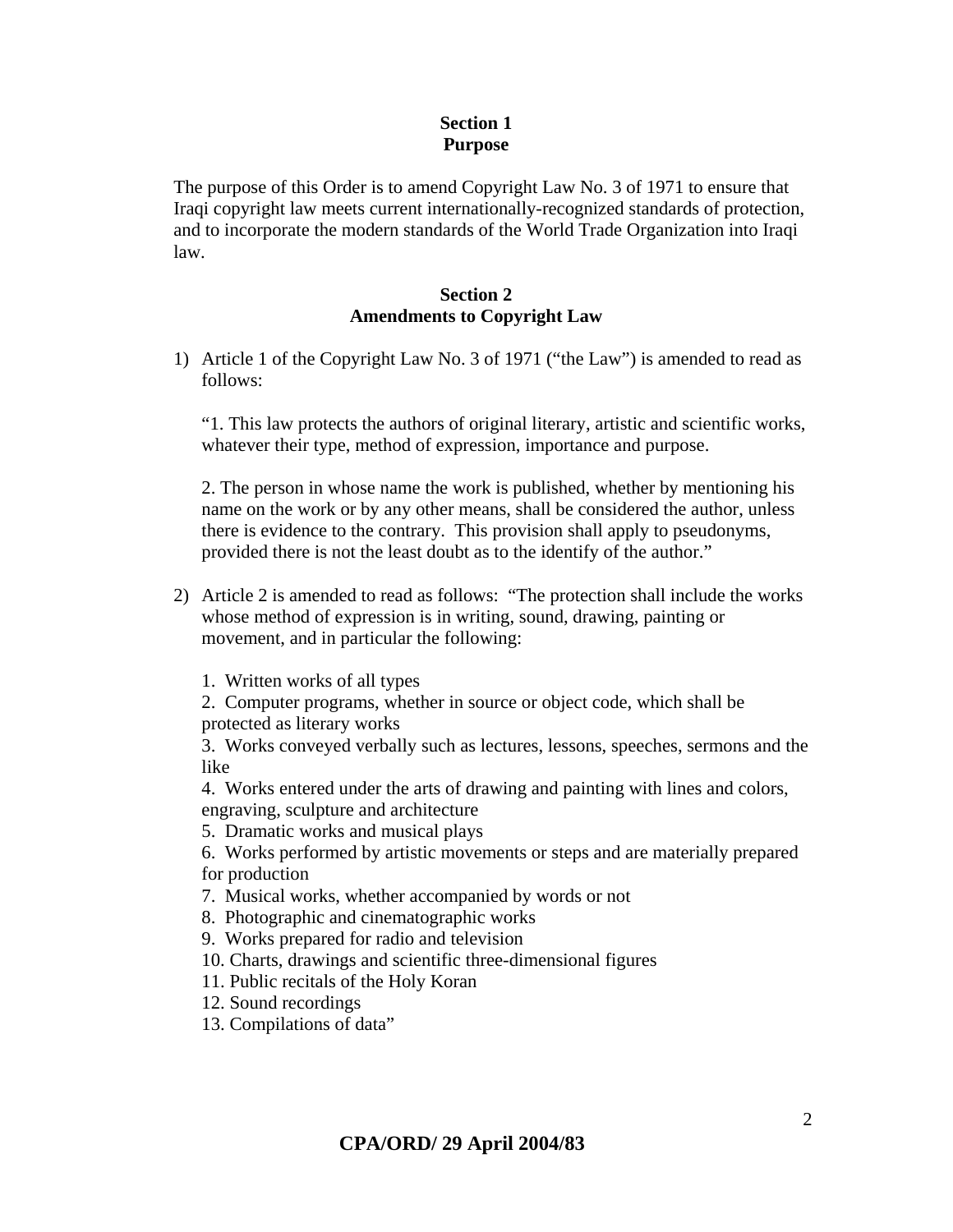- 3) Article 3 is amended to read as follows: "Protection shall include the title of the work, if it is characterized by originality and not indicative of the work's subject matter."
- 4) Article 6 is amended to read as follows: "Protection shall include the following where characterized by originality, arrangement or any other personal effort which deserves protection:

1. Collections which comprise various works of verse, prose, music and other collections, without affecting the copyrights of the author of each of these works 2. Collections of works which have fallen into the public domain 3. Collections of official documents, such as texts of international laws, regulations and agreements, judicial judgments and various official documents"

5) Article 8 is amended to read as follows: "The author holds the exclusive right to exercise the rights in his/her works. Without the written permission of the author or his/her successors, no person shall do any of the following acts:

1. Reproduce a work in any manner or form, whether transitory or permanent, including onto photographic (including cinematographic) film or onto a digital or electronic storage medium.

2. Translate, adapt, musically arrange or otherwise transform a pre-existing work.

3. Authorize commercial rental to the public of the original and copies of the work.

4. Distribute the original and copies of a work through sale or other transfer of ownership.

5. Import any copies of a work. This includes copies that were prepared with the permission of the copyright owner.

6. Transmit or otherwise communicate a work to the public by means of a recital, speech, lecture, display, acting performance, radio or television broadcast, cinema or any other wire or wireless means, including the making available to the public of works in a way that the members of the public may access the work from a place and at a time individually chosen by them."

- 6) Article 9 is suspended.
- 7) A new provision is supplemented between Articles 10 and 11 to read as follows: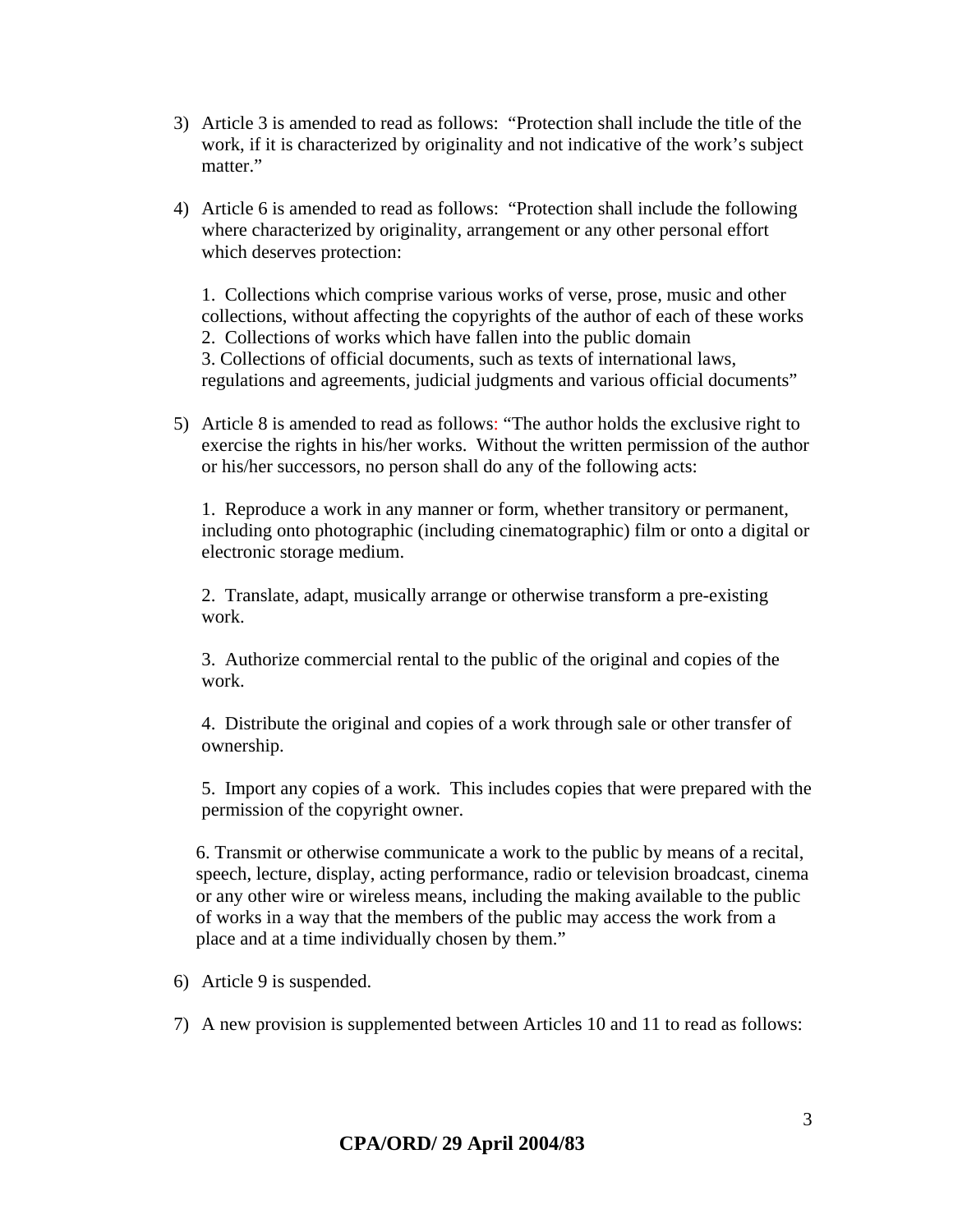"1. If the work was created on behalf of another person, the rights in the work shall revert to the author unless there is a written agreement stipulating otherwise.

2. Notwithstanding subparagraph (a), and in any other Law, if an employee created during his employment a work related to the activities or business of the employer, or uses the experiences, information, instruments or articles of the employer under the employee's own disposal in his attempt to create such work, the rights in the work shall be to the benefit of the employer, unless otherwise agreed upon in writing.

3. The rights in the work shall be to the benefit of the employee if the rights created by the same are not related to the business of the employer, and the employee does not use the experiences, information, instruments or raw materials of the employer in his attempt to create the work, unless otherwise agreed upon in writing."

- 8) Article 11 is suspended.
- 9) Article 15 is amended to read as follows: "Copying may not be made of serialized novels, short stories or other literary, artistic or scientific works published by their authors in the newspapers or periodicals, except with their permission."
- 10) A new provision is supplemented between Article 15 and Article 16 to read as follows: "Exceptions to exclusive rights of the author shall be confined to certain special cases which do not conflict with a normal exploitation of the work and do not unreasonably prejudice the legitimate interests of the right holder."
- 11) Article 20 is amended to read as follows:

"1. The author's economic rights provided for in this Law shall be protected throughout the lifetime of the author and for 50 years from the date of his death.

2. The economic rights relating to works of joint authorship shall be protected throughout the lives of all co-authors and for 50 years from the death of the last survivor.

3. Where the copyright holder is a legal entity, the economic rights relating to the authors of collective works, other than authors of works of applied art, shall be protected for 50 years from the date on which the work was published or made available to the public for the first time, whichever comes first. Where the copyright holder is a natural person, the protection period shall be calculated according to the rule stipulated in subparagraph (a) and (b).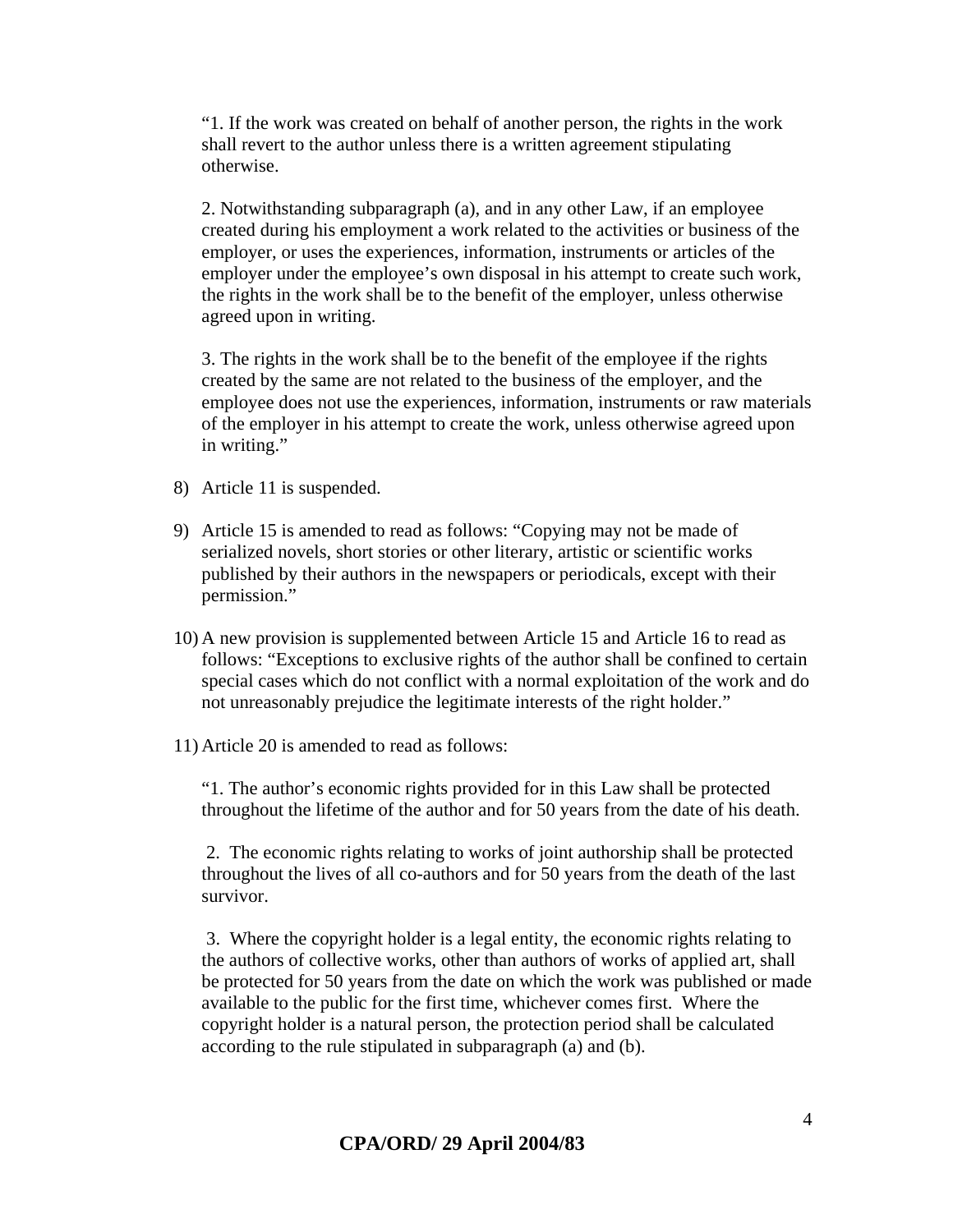The economic rights relating to a work published for the first time after the death of the author shall expire after 50 years from the date on which the work was published or made available to the public for the first time, whichever comes first.

 4. The economic rights relating to a work published anonymously or under pseudonym shall be protected for a period of 50 years, from the date on which the work was published or made available to the public for the first time, whichever comes first, unless the identity of the author is known and established or revealed by the author, in which case the term of protection shall be calculated according to the rule stipulated in subparagraph (a).

5. The economic rights of the author of a work of applied art shall expire after a period of 50 years from the date on which the work was published or made available to the public for the first time, whichever comes first.

6. In cases where the term of protection is calculated from the date on which the work was published or made available to the public for the first time, the term shall be calculated taking into consideration the date that comes first, regardless of any re-publication or making available to the public, unless substantial changes were made by the author in the work so that it may be considered as a new work. Where the work consists of several parts or volumes published separately and at intervals, each part or volume shall be considered as an independent work for the purpose of calculating the term of protection."

- 12) Article 21 is suspended.
- 13) Article 23 is suspended.
- 14) A new provision is supplemented between Article 34 and Article 35 to read as follows:
	- "1. Performers shall have the following exclusive rights:

(a) broadcasting and communication to the public of their unfixed performances except where the performance is already a broadcast performance and the fixation of their unfixed performances;

(b) authorizing the direct or indirect reproduction of their performances fixed in phonograms in any manner or form whether transitory or permanent, including digital electronic format;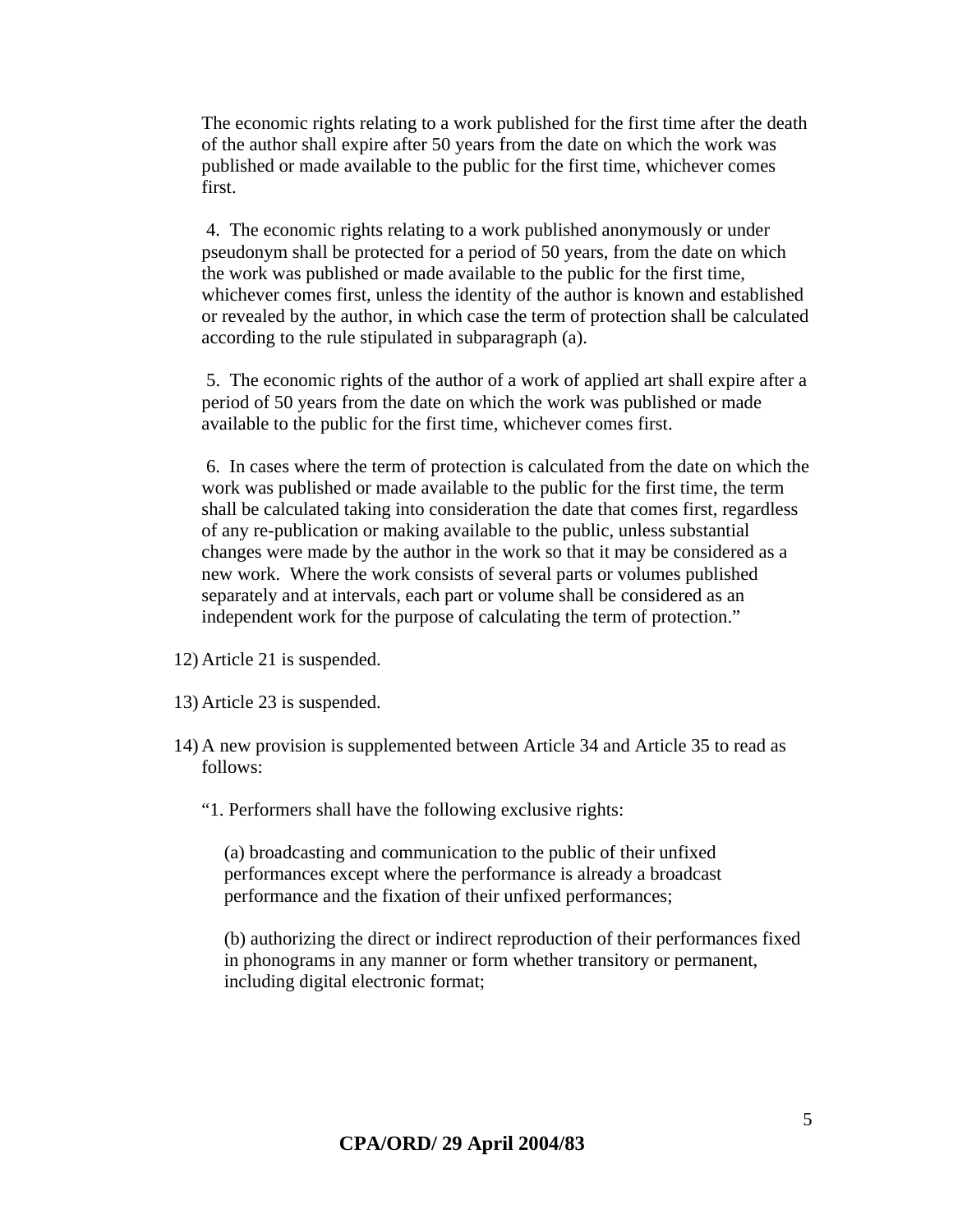(c) distributing to the public the original and copies of their phonograms containing the fixations of their performance through sale or other transfer of ownership;

(d) importing copies of their phonograms whether or not the phonogram was made with the performer's authorization;

(e) making available to the public, by wire or wireless means, any performance fixed in a phonogram, in such a way that members of the public may access the fixed performance from a place and at a time individually chosen by them.

2. Independently of a performer's economic rights, and even after the transfer of those rights, the performer shall, as regards his/her live aural performances or performances fixed in phonograms, have the right to claim to be identified as the performer of his/her performances, except where omission is dictated by the manner of the use of the performance, and to object to any distortion, mutilation or other modification of his/her performances that would be prejudicial to his/her reputation.

3. Performers shall enjoy an exclusive economic right for the exploitation of their performances for a period of 50 years calculated from the date on which the performance or the recording took place, as may be the case.

4. The producer of phonograms shall have the following exclusive rights:

(a) broadcasting and communication to the public of their unfixed performances except where the performance is already a broadcast performance and the fixation of their unfixed performances;

(b) authorizing the direct or indirect reproduction of their performances fixed in phonograms in any manner or form whether transitory or permanent, including digital electronic format;

(c) distributing to the public the original and copies of their phonograms containing the fixations of their performance through sale or other transfer of ownership;

(d) importing copies of their phonograms whether or not the phonogram was made with the performer's authorization;

(e) making available to the public, by wire or wireless means, any performance fixed in a phonogram, in such a way that members of the public may access the fixed performance from a place and at a time individually chosen by them.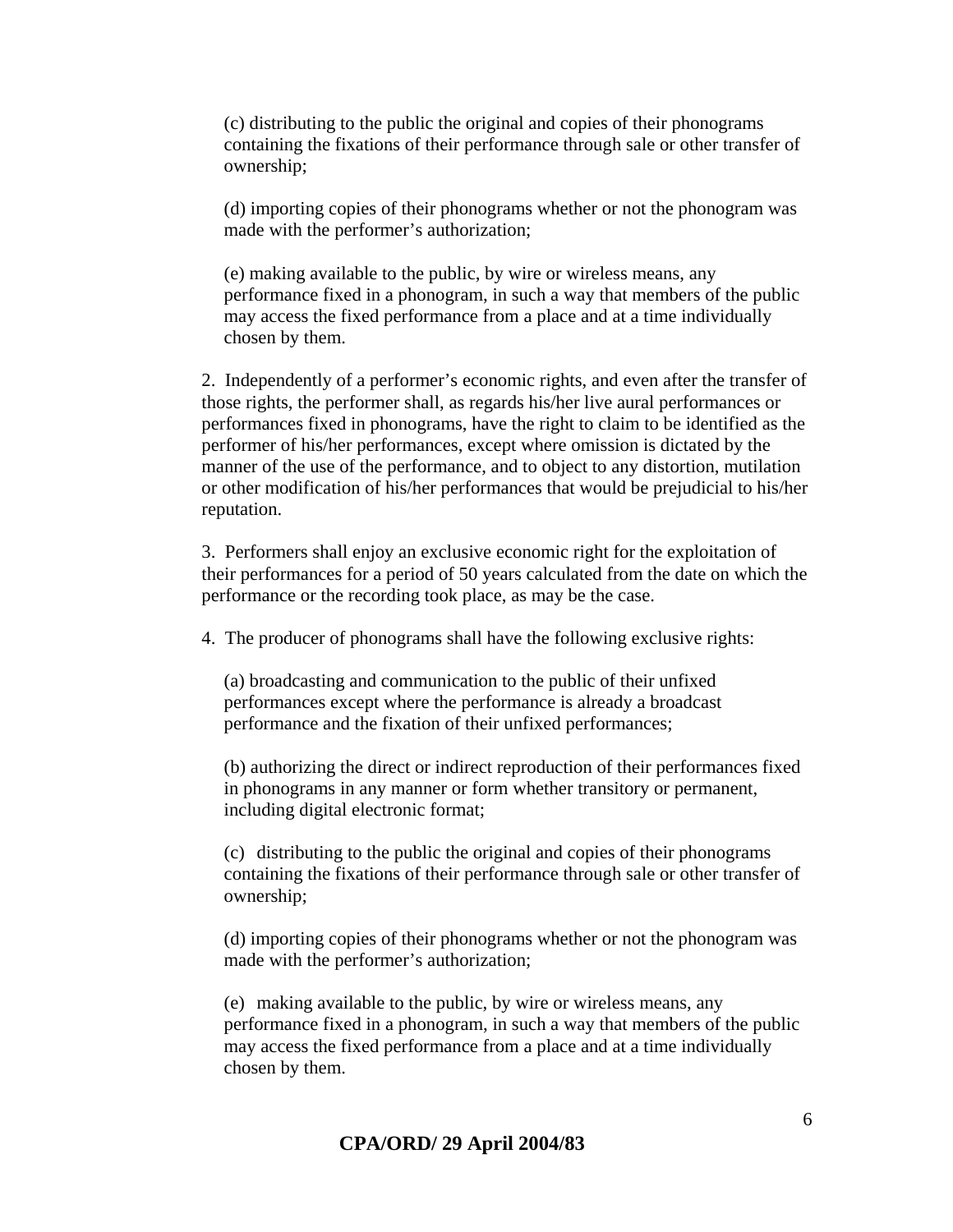5. Producers of sound recordings shall enjoy an exclusive economic right to exploit their recordings for a period of 50 years calculated from the date on which the recording was made or made public, whichever comes first.

6. Broadcasting organizations shall have the following exclusive rights:

(a) fix and record their broadcasts and to authorize direct or indirect reproduction of the fixations of their broadcasts

(b) rebroadcast their programs by wireless means and transmit them to the public.

7. Broadcasting organizations shall enjoy an exclusive right to exploit their programs for a period of 50 years calculated from the date on which the program was broadcast for the first time."

- 15) A new provision is supplemented between Article 34*bis* and Article 35 to read as follows: "In order to ensure that no hierarchy is established between rights of authors, on the one hand, and rights of at least performers and producers of phonograms, on the other hand, each Party shall establish that in cases where authorization is needed from both the author of a work embodied in a phonogram and a performer or producer owning rights in the phonogram, the need for the authorization of the author does not cease to exist because the authorization of the performer or producer is also required. Likewise, each Party shall establish that in cases where authorization is needed from both the author of a work embodied in a phonogram and at least of a performer or producer owning rights in the phonogram, the need for the authorization of the performer or producer does not cease to exist because the authorization of the author is also required."
- 16) Article 35 is suspended.
- 17) Article 36 is suspended.
- 18) Article 44 is amended to read as follows: "Each author whose rights in his work provided in accordance with the provisions of this law are infringed upon, shall be entitled to appropriate compensation. In deciding compensation, the cultural standing of the author, the literary, scientific or artistic value of the work and the extent the infringer benefited by exploiting the work shall be taken into consideration."
- 19) Article 45 is amended to read as follows: "Any act committed by any of the following shall be considered an act of piracy punishable by a fine of not less than 5,000,000 dinars and not exceeding 10,000,000 dinars."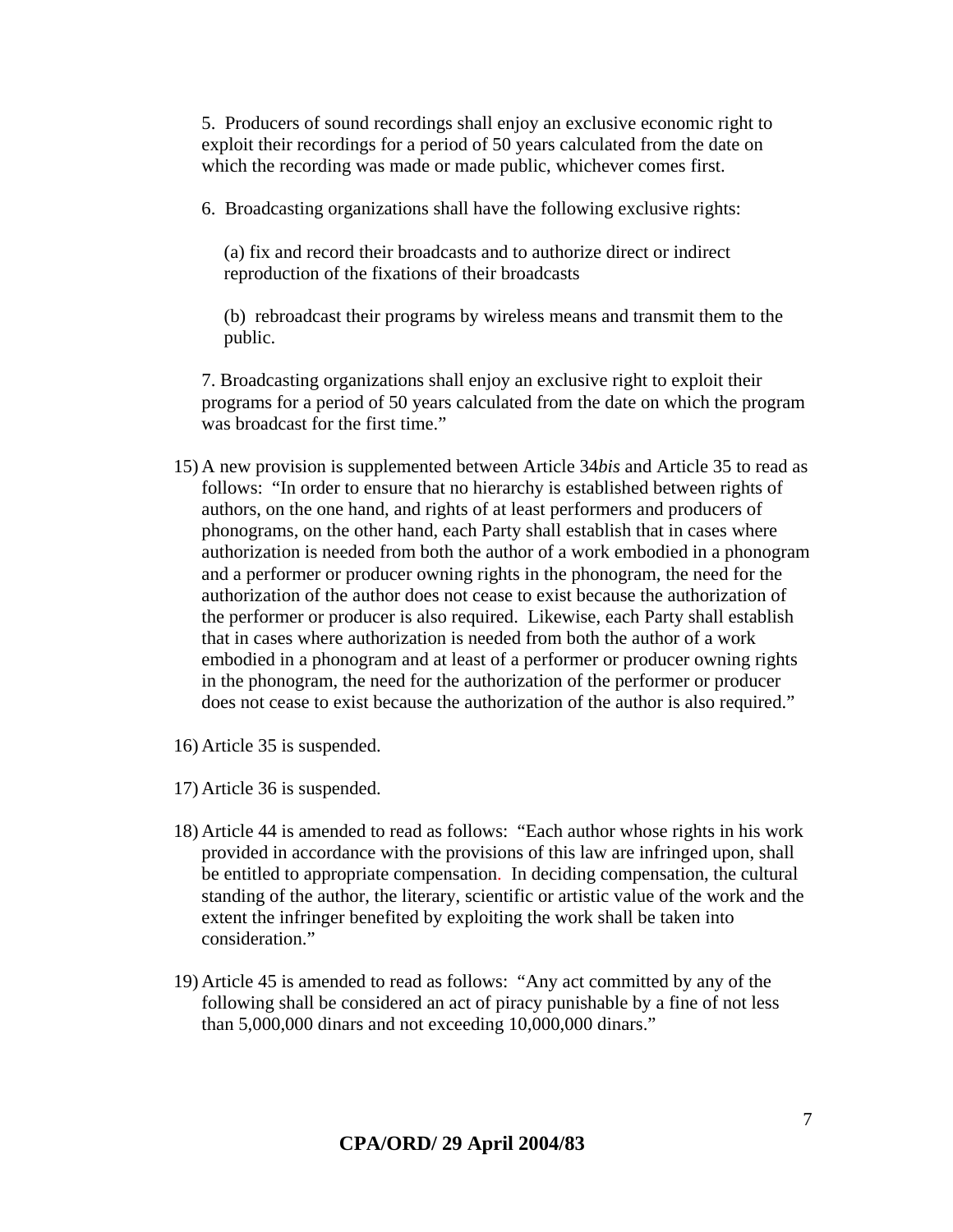- 20) Article 45(2) is amended to read as follows: "2. Whoever offers for sale, distribution or rental of an infringing work, transmits an infringing work to the public in any manner, uses an infringing work for material gain, brings an infringing work into or out of Iraq, knowing or having adequate reason to believe that the work is unauthorized."
- 21) The final paragraph of Article 45 is amended to read as follows: "In case of subsequent conviction, the offender shall be sentenced to imprisonment for a period not less than five years and not more than ten years and to a fine not less than 100,000,000 dinars and not more than 200,000,000 dinars or to any one of these penalties. The Court may also, in the case of subsequent conviction, order the closure, for a certain period or for good, of the establishment which has been used by the counterfeiters or their partners to commit the offense."
- 22) An additional paragraph of Article 45 is added to read as follows: "The Court may also order the forfeiture and destruction of all infringing copies or sound recordings and all implements, devices or equipment used in the manufacture of such infringing copies or sound recordings."
- 23) Article 46 is amended to read as follows:

"1. The Court may upon proper application by the copyright owner or any of his/her heirs or successors issue injunctive relief in relation to any infringement of the rights set forth in Articles 5, 7, 8, 10 and 34*bis* of this Law provided that the application contain a detailed and complete description of the work, performance, phonogram, or program against which the infringement occurred. The Court may decide to:

(a) Order the infringer to cease infringing activities;

(b) Confiscate the infringing copies and any materials and devices used in the commission of the infringement; and

(c) Confiscate the proceeds of the infringement.

2. The request may be presented before, during or after filing the lawsuit.

3. Upon verification that the petitioner is the owner of the right and that his rights have been violated or that a violation is imminent, the Court may apply any of the procedures provided for in subparagraph (a) of this Article on a provisional basis to prevent the occurrence of the infringement or to preserve some evidence related to the act of infringement.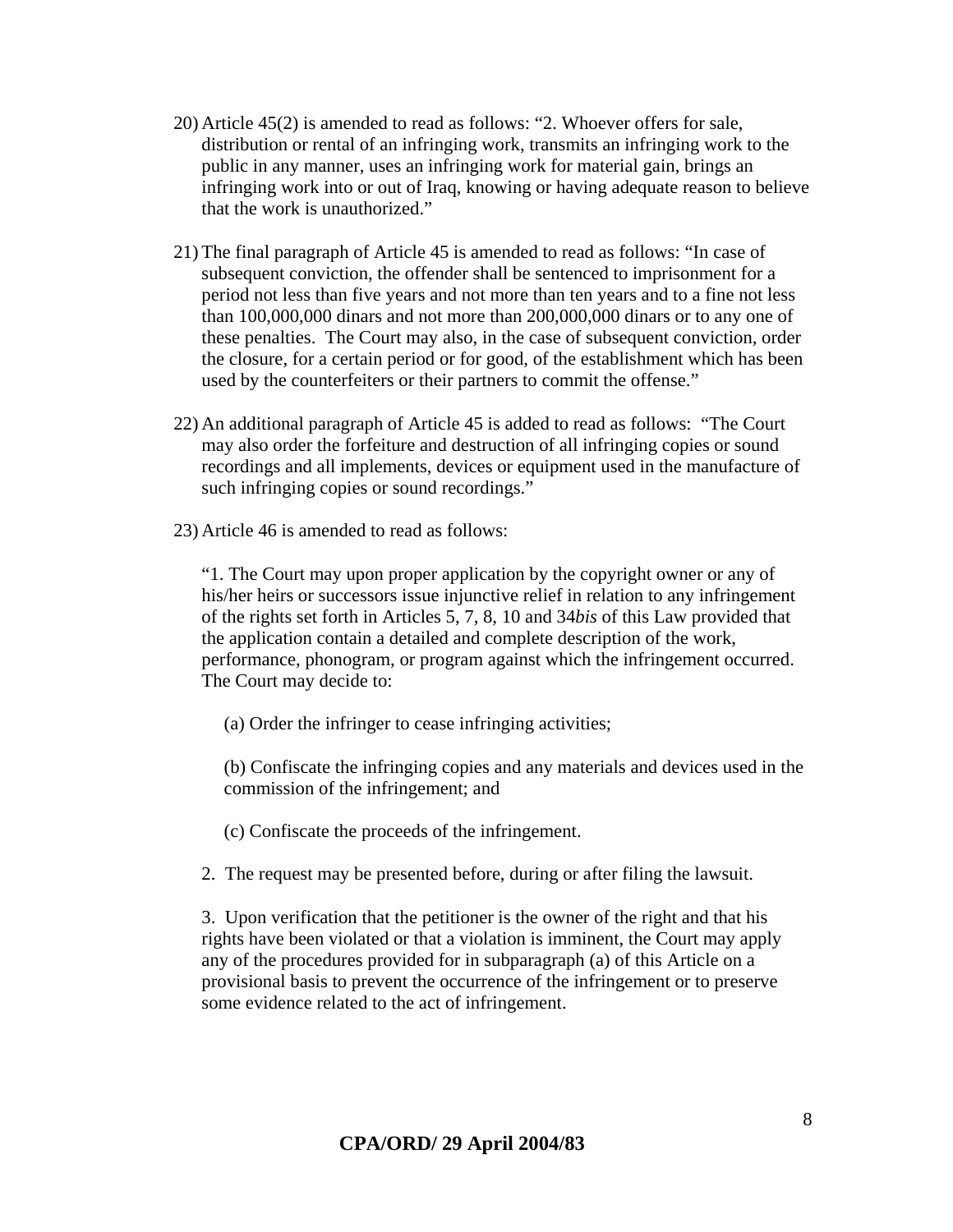4. In cases where delay may cause damage to the right holder which is difficult to calculate, or in cases where there is a proven risk that delay may lead to the loss of evidence related to the infringement, the Court may adopt any of the procedures stipulated in subparagraph (a) of this Article on a provisional basis without notifying the defendant and in his absence. The defendant shall be notified of the procedures adopted by the Court as soon as the procedure is implemented. The defendant may request a hearing within a reasonable period after his notification of the procedure. The Court shall decide to confirm, amend or nullify the provisional measure at the time of the hearing.

5. The request for application of provisional measures provided for in subparagraphs (c) and (d) of this Article must be accompanied by an adequate monetary guarantee to prevent abuse and to guarantee any damages which may occur to the defendant if the plaintiff is not justified in his claim.

6. Upon request of the defendant, the provisional measures applied prior to the filing of a lawsuit under subparagraphs (c) and (d) of this Article shall be nullified if the lawsuit is not filed within eight days from the date on which the Court issued the decision to apply the provisional measures.

7. In cases where the provisional measures applied in accordance with subparagraphs (c) and (d) of this Article are nullified due to a lapse of the filing period of the lawsuit, the default of the claimant, or based on evidence that there is no infringement or threat of infringement, the court may, upon the request of the defendant, order adequate compensation for the damages resulting from these procedures.

8. The Court may order the claimant who acted abusively in requesting any of the procedures listed in this article to adequately compensate the party against whom the procedures were taken for damages incurred as a result this abuse."

24) Article 47 is amended to read follows:

"In no case shall buildings and what they have in or on them of engravings, drawings, ornamentations or geometrical shapes be subject to seizure. Furthermore, no ruling shall order their destruction, the change of their features, or their confiscation for the purpose of safeguarding the copyrights of the architect whose designs were used for the building and whose drawings were put in them illegally. This shall not violate his right in obtaining fair compensation for the foregoing."